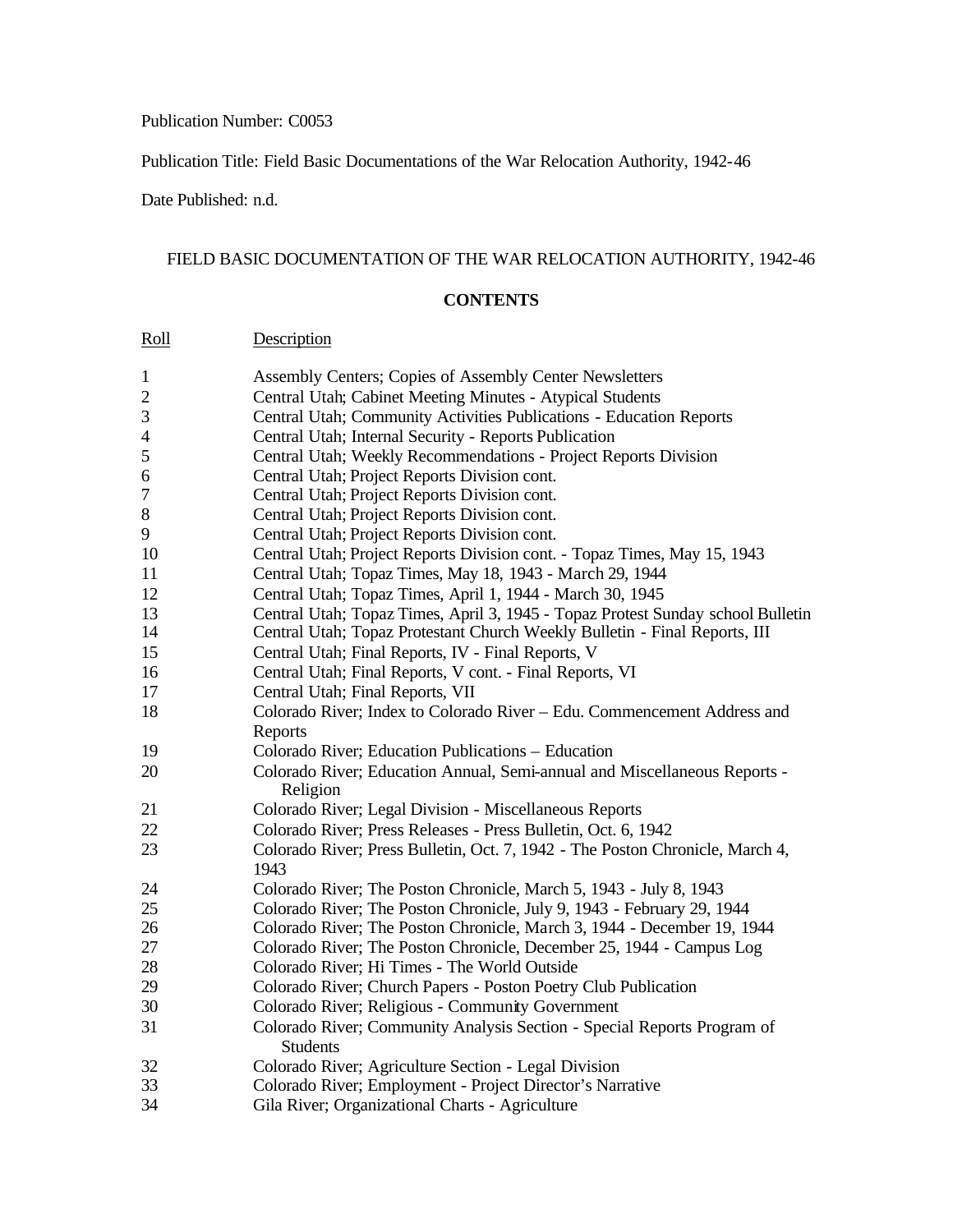| 35 | Gila River; Engineering - Gila News Courier, December 29, 1942                    |
|----|-----------------------------------------------------------------------------------|
| 36 | Gila River; Gila News Courier, January 1, 1943 - August 21, 1943                  |
| 37 | Gila River; Gila News Courier, August 24, 1943 - December 31, 1943                |
| 38 | Gila River; Gila News Courier, January 4, 1944 - June 29, 1944                    |
| 39 | Gila River; Gila News Courier, July 1, 1944 - December 30, 1944                   |
| 40 | Gila River; Gila News Courier, January 3, 1945 - Desert Sentinel                  |
| 41 | Gila River; Hi School News - Statistics Division Final Report                     |
| 42 | Gila River; Reports Division Final Reports - Education Division Final Reports     |
| 43 | Gila River; Welfare Section Final Report - Motor Transport and Maintenance        |
| 44 | Granada; Index - Granada - Education - Exhibits by Students                       |
| 45 | Granada; Education - Commencement Addresses - Education Reports                   |
| 46 | Granada; Health - Education                                                       |
| 47 | Granada; Attitudes - Relocation                                                   |
| 48 | Granada; Granada Pioneer - Index - Granada Pioneer Vol. I no. 54                  |
| 49 | Granada; Granada Pioneer Vol. I no. 55 - Vol. I no. 112                           |
| 50 | Granada; Granada Pioneer Vol. II no. 1 - Vol. II no. 53                           |
| 51 | Granada; Granada Pioneer Vol. II no. 54 - Vol. III no. 34                         |
| 52 | Granada; Granada Pioneer Vol. III no. 35 - Amache Facts                           |
| 53 | Granada; Pulse - Final Report - Education                                         |
| 54 | Granada; Final Report - Hospital - Final Report - Procurement Section             |
| 55 | Granada; Final Report - Per. Management Sec. - Final Report - Engineering Sec.    |
| 56 | Heart Mountain; Heart Mountain - Index - Welfare                                  |
| 57 | Heart Mountain; Religious Activities - Quarterly Report, November 1942            |
| 58 | Heart Mountain; Quarterly Report, Feb. 1943 - Heart Mountain Sentinel, Vol. II    |
|    | no. 38                                                                            |
| 59 | Heart Mountain; Heart Mountain Sentinel, Vol. - Vol. III no. 52                   |
| 60 | Heart Mountain; Heart Mtn. Sentinel, Vol. IV no. 1 - Heart Mtn. Sentinel, Supple. |
|    | No. 100                                                                           |
| 61 | Heart Mountain; Heart Mountain Sentinel, Supplement no. 101 - no. 364             |
| 62 | Heart Mountain; Heart Mountain Eagle - Statistics Section                         |
| 63 | Heart Mountain; Office Service Section - Community Analyst Section                |
| 64 | Heart Mountain; Internal Security Section - Education                             |
| 65 | Jerome; Final Statistical Reports - Registration                                  |
| 66 | Jerome; Religion - Denson Jiho no. 50                                             |
| 67 | Jerome; Denson Jiho no. 51 - no. 157                                              |
| 68 | Jerome; Denson Tribune Vol. I no. 1 - Vol. I no. 88                               |
| 69 | Jerome; Denson Tribune Vol. II no. 1 - Legal Division                             |
| 70 | Jerome; Relocation Division - Forms Used in Hospital                              |
| 71 | Jerome; Medical Reports - Charts (Welfare)                                        |
| 72 | Jerome; Housing-Engineering Plans no. 49                                          |
| 73 | Jerome; Engineering Plans no. 50 - no. 97                                         |
| 74 | Manzanar; Index - Manzanar - Welfare                                              |
| 75 | Manzanar; Education Exhibits - Miscellaneous Reports                              |
| 76 | Manzanar; Project Report no. 1 - Appendixes to Project Director's Reports         |
| 77 | Manzanar; Reports Div. - Final Report Vol. II - Manzanar Cooperative Enterprises  |
| 78 | Manzanar; Health Section - Evacuee Property                                       |
| 79 | Manzanar; Statistics Section - Administrative Management Division                 |
| 80 | Manzanar; Index - Manzanar - Manzanar Free Press, Vol. II, no. 30                 |
| 81 | Manzanar; Manzanar Free Press, Vol. II no. 31 - Vol. III no. 72 (English edition) |
| 82 | Manzanar; Manzanar Free Press, Vol. III no.1 (Japanese edition) - MFP,            |
|    | September 16, 1944                                                                |